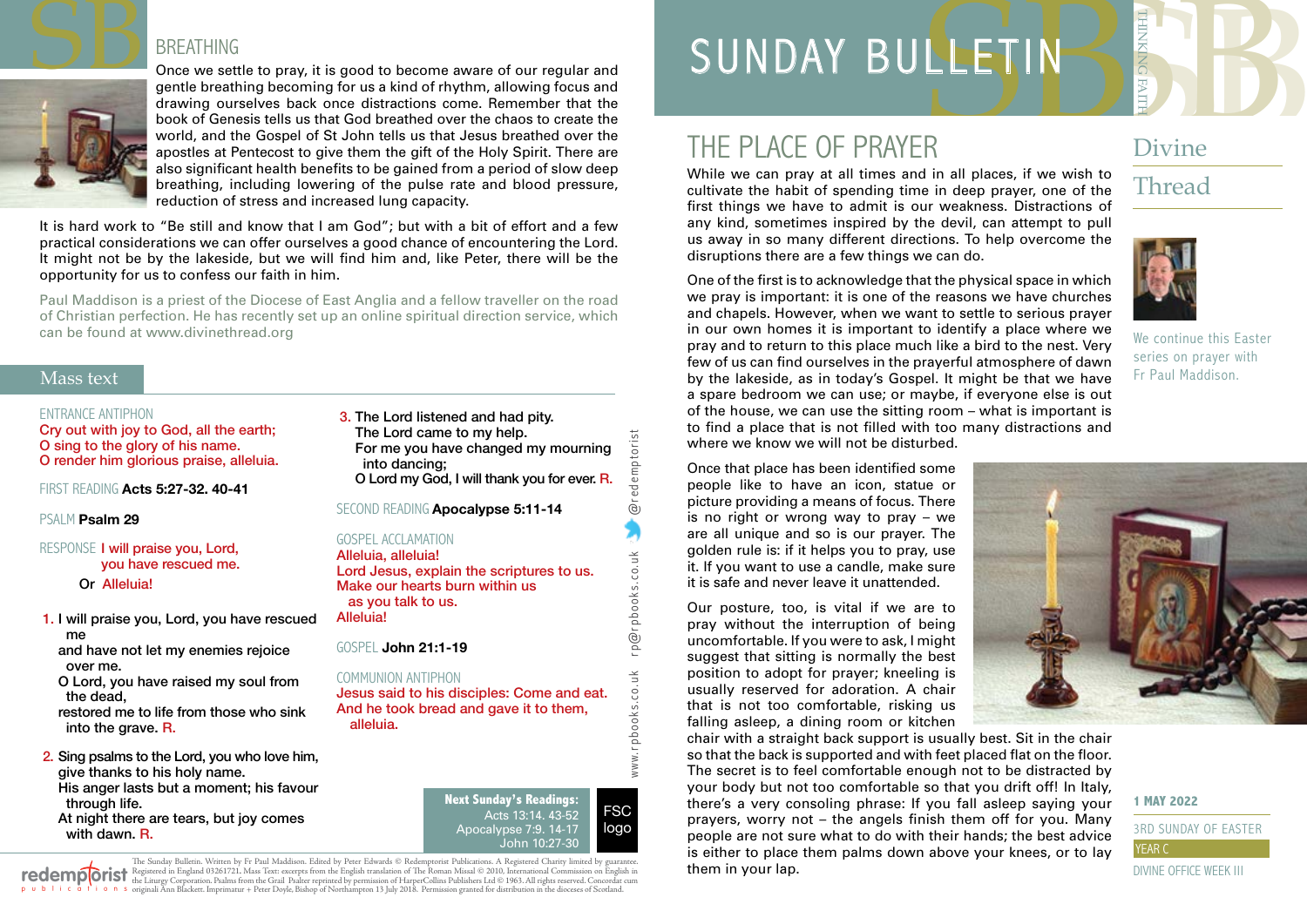

be too hard on ourselves; we gently bring ourselves back from things drawing us away from our primary purpose which is to "be still and know that I am God".



#### **REGULARITY**

Regularity is the most important thing when trying to pray. Even if we find our prayer time has been filled with distraction and disappointment, we should be consoled that we have given that time – along with our honest desire to pray – to the Lord. The offering we have made to the Lord does not have to measure up to our standards; the Lord sees what is in our hearts. Make a commitment and try to stick to it. Yes, there will be days when all does not go quite to plan, but there will be other days when we find

ourselves in a wonderfully enriching time of communing with the Divine. Many spiritual writers talk about developing a habit of prayer; making the effort to develop such a routine will be well worth it.

Paul Maddison is a priest of the Diocese of East Anglia and a fellow traveller on the road of Christian perfection. He has recently set up an online spiritual direction service, which can be found at [www.divinethread.org](http://www.divinethread.org)

#### Mass text

#### ENTRANCE ANTIPHON

The merciful love of the Lord fills the earth; by the word of the Lord the heavens were made, alleluia.

FIRST READING **Acts 13:14. 43-52**

PSALM **Psalm 99**

#### RESPONSE We are his people, the sheep of his flock.

Or Alleluia!

- 1. Cry out with joy to the Lord, all the earth. Serve the Lord with gladness. Come before him, singing for joy. R.
- 2. Know that he, the Lord, is God. He made us, we belong to him, we are his people, the sheep of his flock. R.
- 3. Indeed, how good is the Lord, eternal his merciful love. He is faithful from age to age. R.

SECOND READING **Apocalypse 7:9. 14-17**

GOSPEL ACCLAMATION Alleluia, alleluia! I am the good shepherd, says the Lord; I know my own sheep and my own know me. Alleluia!

GOSPEL **John 10:27-30**

#### COMMUNION ANTIPHON

The Good Shepherd has risen, who laid down his life for his sheep and willingly died for his flock, alleluia.

> **Next Sunday's Readings:** Acts 14:21-27 Apocalypse 21:1-5 John 13:31-35

www.r pbooks.co.uk r p@r pbooks.co.uk @redemptorist

rp@rpbooks.co.uk

www.rpbooks.co.uk

@redemptorist

**FSC** logo

The Sunday Bulletin. Written by Fr Paul Maddison. Edited by Peter Edwards © Redemptorist Publications. A Registered Charity limited by redemploist Registered in England 03261721. Mass Text: excerpts from the English translation of The Roman Missal © 2010, International Commission on English in<br>p = b + i = a + i = o n = originali Ann Blackett. Imprimatur

# SER Divine SUNDAY BULLETIN

## AN ATTITUDE OF PRAYER

Admitting our weakness and humanity is a prerequisite for prayer. To overcome this fragility it is valuable to commit to regularity in prayer, even down to trying to pray at the same time each day – try using the alarm on your phone. The devil will help us to find all sorts of reasons and excuses not to pray, but to get into the habit of praying is a great opportunity to kick that distraction into touch. If we truly want to follow the Lord, we do need to give ourselves space in which we can hear his voice. Many people find that first thing in the morning works for them, maybe before anyone else is up and about, and before the bustle of the day begins. Some people find that last thing at night works for them. Choose the most appropriate time for you and try to stick to it: if the time you initially choose proves to be difficult, then change to a different time; prayer should not become a burden or task.

Divine

## Thread



We continue this Easter series on prayer with Fr Paul Maddison.

A common question is the length of time we should spend in prayer. Again, there are no hard and fast rules here, it depends on what works for each of us. Sometimes we use the excuse of being busy to shorten our prayer time; Charles Wesley, the great Methodist preacher, knowing his day would be particularly busy, would get up an hour earlier and pray for a longer period than usual to support his busy day. Praying is not an exam, a race, or an endurance test; the regularity and depth of our prayer should be our focus. Much like an athlete in training, the benefits come from the consistency and power of our prayer, not the length of time spent on the exercise. We should be gentle on ourselves at first but stick to our commitment. Delia Smith, the cook and spiritual writer, started out by praying for ten minutes each day and used an egg timer to alert her when the time was up, so she did not have to keep peeping at her watch.

As in any important task we undertake, focus is important when we are trying to pray. Distractions will come, but if there is something to draw us gently back to what we are doing, it can be extremely helpful. Use a word or phrase repeated with each breath, a picture, an object, even something in the hand; accept that it will be a while until we are able to completely still ourselves. St Augustine reminds us that the desire to pray is itself a prayer. Some find that a piece of gentle music can be extremely valuable in helping them to pray. When we get sidetracked, we should not



#### **8 MAY 2022**

4TH SUNDAY OF FASTE YEAR C

DIVINE OFFICE WEEK IV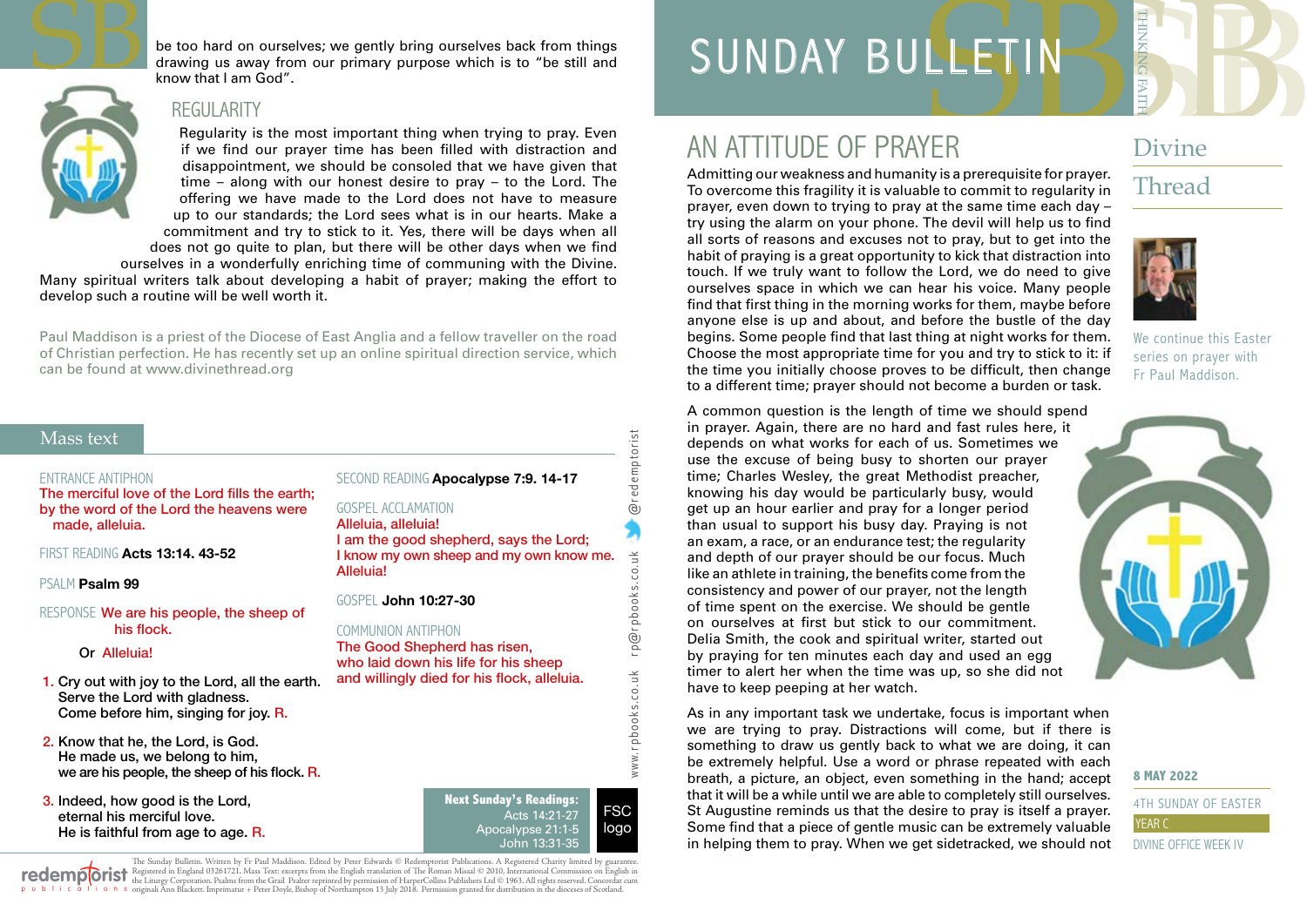

God's love appears to slip momentarily behind a cloud. Again, ask what that more difficult element of this recollection is drawing us to focus on.

Still in silence and stillness, give an opportunity for God to speak: maybe God is whispering an invitation to do something; perhaps God is providing the power of support, maybe offering understanding; perhaps God is silent, waiting for another moment in which to respond. Gently returning to the present moment it is always good to conclude with a short period of thanks and gratitude.

Experiencing the power of God's love, working unexpectedly in the lives of each us, can be a powerful way of learning that we are loved and have capacity to love others. Prayer plays a significant role in helping us to see how powerful the love of God in our poor earthenware vessels is; it also helps to sustain us when the going is tough and empower us for the challenge of loving others as we ourselves are loved by God.

Paul Maddison is a priest of the Diocese of East Anglia and a fellow traveller on the road of Christian perfection. He has recently set up an online spiritual direction service, which can be found at [www.divinethread.org](http://www.divinethread.org)

#### Mass text

#### ENTRANCE ANTIPHON

O sing a new song to the Lord, for he has worked wonders; in the sight of the nations he has shown his deliverance, alleluia.

FIRST READING **Acts 14:21-27**

PSALM **Psalm144**

RESPONSE I will bless your name for ever, O God my King.

Or Alleluia!

- 1. The Lord is kind and full of compassion, slow to anger, abounding in love. How good is the Lord to all, compassionate to all his creatures. R.
- 2. All your creatures shall thank you, O Lord, and your friends shall repeat their blessing.

They shall speak of the glory of your reign and declare your might, O God, to make known to men your mighty deeds and the glorious splendour of your reign. R.

3. Yours is an everlasting kingdom; your rule lasts from age to age. R.

SECOND READING **Apocalypse 21:1-5**

#### GOSPEL ACCLAMATION

Alleluia, alleluia! Jesus said: "I give you a new commandment: love one another, just as I have loved you." Alleluia!

GOSPEL **John 13:31-35**

#### COMMUNION ANTIPHON

I am the true vine and you are the branches, says the Lord. Whoever remains in me, and I in him, bears fruit in plenty, alleluia.

> **Next Sunday's Readings:** Acts 15:1-2. 22-29 Apocalypse 21:10-14. 22-23 John 14:23-29

www.r pbooks.co.uk r p@r pbooks.co.uk @redemptorist

흔  $\frac{1}{2}$ 

www.rpbooks.co.

@rpbooks.co.uk

@redemptorist

FSC logo

The Sunday Bulletin. Written by Fr Paul Maddison. Edited by Peter Edwards © Redemptorist Publications. A Registered Charity limited by guarantee. redemploist Registered in England 03261721. Mass Text: excerpts from the English translation of The Roman Missal © 2010, International Commission on English in<br>p = b + i = a + i = o n = originali Ann Blackett. Imprimatur

# SERVE SERVE THE SUBSIDIAN SUNDAY BULLETIN

## FOCUS IN PRAYER

Loving one another is both a characteristic and an objective of fulfilling our Christian vocation. The "new commandment" of love requires us to come to terms with all that stands in the way of love in our lives: our prejudices, our pride, our pain. Any attempt to love others will struggle unless we bring to prayer both the times God's love has been evident in our lives and the times when we have felt its absence.

We can labour under the illusion that prayer is a warm, fluffy experience where peace and contentment abound. Often prayer

### Divine

### Thread



We continue this Easter series on prayer with Fr Paul Maddison.



is not only hard work, but can also invite us to address areas of our lives where we are in need: of healing, strengthening or challenging. It takes courage to bring to our prayer episodes in our lives where we have felt far from content or satisfied. Honest prayer is not for the faint-hearted but can be useful as a way of allowing the love of God to penetrate the darker corners of our lives and transform us into more effective vessels of God's love. We can also use moments of significant joy and beauty to encourage us; recalling moments in our lives where we have felt the presence of God's power, such moments often show us that we are loved and are truly capable of loving others.

A good focus in prayer is to ask the Spirit to help in remembering a significant moment in our life in order that we might see, hear, feel and taste that moment again in our mind and body. Always choose the experience to return to with care: it does not have to be a warm and beautiful one; it could be an experience that left us feeling sad or angry, but remember that experiences of trauma are best returned to in the company of appropriate professionals who can provide support through the process.

Sitting comfortably and quietly, it is good to become present to ourselves and to the gift of the Spirit. Looking back at the moment we have chosen, we allow our mind to relive that time, as if we were watching a video. Sometimes it is good to run through the event a few times in our mind, then identify a particular moment during the event where the love of God gave a sense of being really alive; remember what was going on, who else was there; experience the moment again with all the power of memory. Ask what that particular memory is teaching us now, anew.

#### **15 MAY 2022**

It can be useful, if one feels strong enough, to repeat the exercise and focus on a particular moment during the event where we felt least alive. Again remember how it felt when the love of God was not at the forefront of our mind; it can be painful to recall such moments but we know that Jesus has experienced betrayal and abandonment before us, and these moments are only where 5TH SUNDAY OF EASTER YEAR C DIVINE OFFICE WEEK I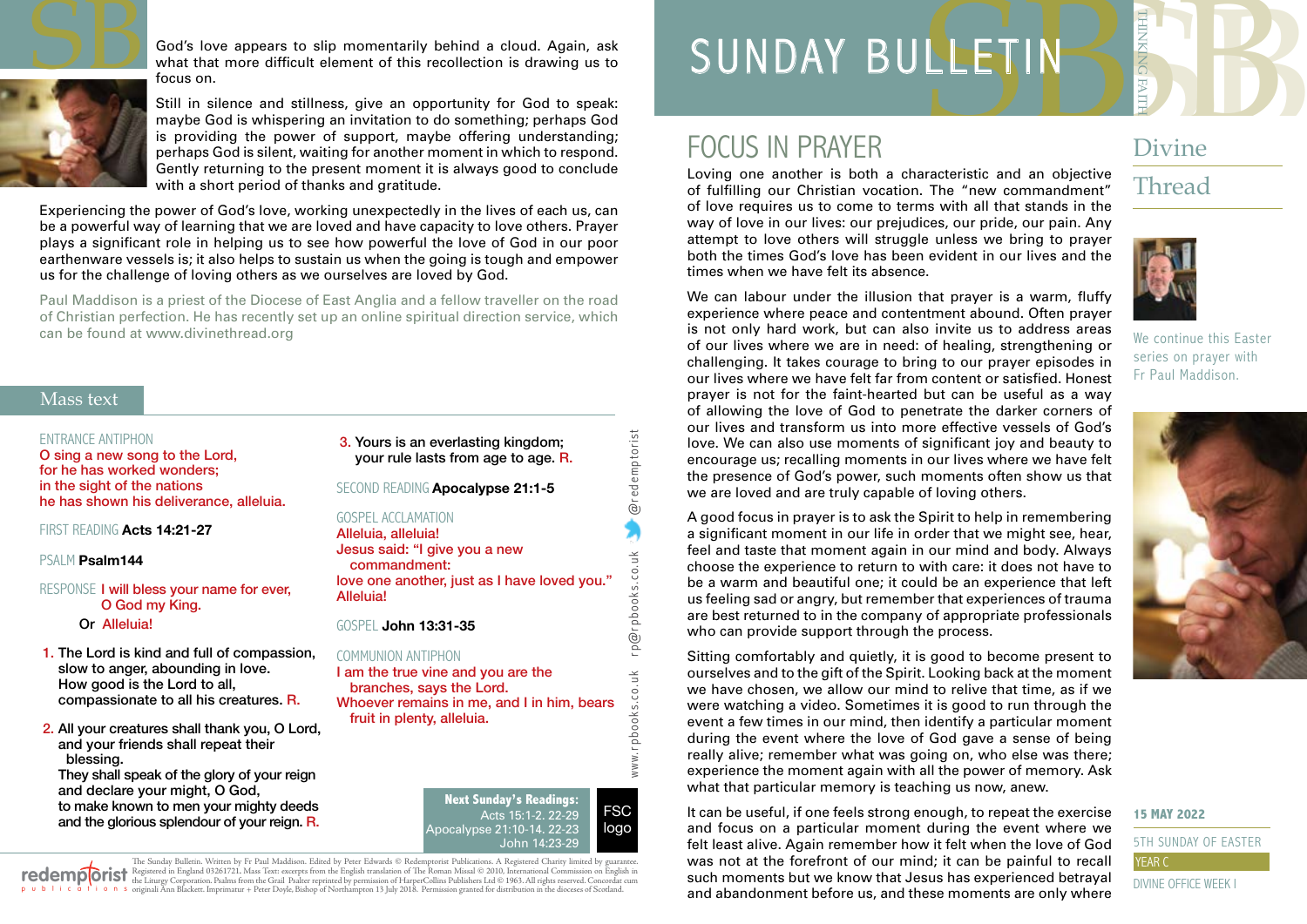

laborious or artificial, but with time it will become second nature and a refuge from the chattering of the mind. The third element to calming can be our breathing. It is no accident that the gift of peace bestowed in the Gospel is intimately linked with the breath of Jesus Christ. As we begin to pray, allow that awareness of breathing to combine with the chosen word or phrase – the aim is to "breathe" the prayer word, letting it rhythmically come into and out of our body. When distractions come, again just gently return to the breathing and the prayer word. What is

being cultivated is a gentle return to the present moment, away from the distractions and interruptions; with practice this will bring a stillness and a peace that will quieten our mind and heart.

Initially in any form of prayer there is some uncomfortable self-consciousness; while we might feel a little awkward, this is common and will soon disappear with practice. Discovering the wisdom of breath can be a great refuge and source of mental calm and there are acknowledged benefits of abdominal breathing that contribute to health and wholeness. Involving our whole body and being in prayer is worth persevering with even if, at the start, it seems artificial or contrived. We can start by giving ourselves plenty of time to develop the habit, maybe fifteen to twenty minutes to start with; then, once we feel confident, lengthen the amount of time to suit us and our lifestyle.

Paul Maddison is a priest of the Diocese of East Anglia and a fellow traveller on the road of Christian perfection. He has recently set up an online spiritual direction service, which can be found at [www.divinethread.org](http://www.divinethread.org)

#### Mass text

#### ENTRANCE ANTIPHON

Proclaim a joyful sound and let it be heard; proclaim to the ends of the earth: The Lord has freed his people, alleluia.

FIRST READING **Acts 15:1-2. 22-29**

#### PSALM **Psalm 66**

#### RESPONSE Let the peoples praise you, O God: let all the peoples praise you.

#### Or Alleluia!

- 1. O God, be gracious and bless us and let your face shed its light upon us. So will your ways be known upon earth and all nations learn your saving help. R.
- 2. Let the nations be glad and exult for you rule the world with justice. With fairness you rule the peoples, you guide the nations on earth. R.
- 3. Let the peoples praise you, O God; let all the peoples praise you. May God still give us his blessing till the ends of the earth revere him. R.

SECOND READING **Apocalypse 21:10-14. 22-23**

GOSPEL ACCLAMATION Alleluia, alleluia! Jesus said: "If anyone loves me he will keep my word,

and my Father will love him, and we shall come to him."

Alleluia!

#### GOSPEL **John 14:23-29**

#### COMMUNION ANTIPHON

If you love me, keep my commandments, says the Lord,

- and I will ask the Father and he will send you another Paraclete,
	- to abide with you for ever, alleluia.

Acts 7:55-60 Apocalypse 22:12-14. 16-17. 20

The Sunday Bulletin. Written by Fr Paul Maddison. Edited by Peter Edwards © Redemptorist Publications. A Registered Charity limited by redemploist Registered in England 03261721. Mass Text: excerpts from the English translation of The Roman Missal © 2010, International Commission on English in<br>p = b + i = a + i = o n = originali Ann Blackett. Imprimatur

# SERIES SERIES Divine SUNDAY BULLETIN

## DEPTH OF PRAYER

It is easy to forget that prayer is not a "technique", something to be learned or adopted; it is a loving relationship with the living God. In prayer we discover that we are already immersed in the love that we seek and that the door at which we push is already opened for us. *The Cloud of Unknowing*, written by an unknown author in medieval times, sums up well the aim of our prayer, which is not to attempt definition or dogma, but to commune with the God who is unknowable.

### Divine

## Thread



A couple celebrating many years of marriage might well say that they know and love each other at a deep and profound level but are still surprised by the other and there are still more depths of beauty and understanding to be explored. Love never ends, it continues to grow and develop the more it is explored: so it is with God.

We continue this Easter series on prayer with Fr Paul Maddison.

Any relationship risks breakdown when communication ceases and with time spent apart it becomes more and more difficult to engage in a meaningful connection. Prayer is a way of gazing into the love that is God and allowing a kind of osmosis where that love pours into our own soul and being.

Three key elements can help us to open ourselves to the grace of God's love in prayer: stillness, focus and breathing. On one level they are obvious and natural but, if used well, they can plough the ground of our being, preparing it for the sowing of the seed that is the love of God. The physical stillness of the body makes a significant contribution to the stillness of the mind. Adopting a posture of prayer that is both comfortable and restful removes the temptation to fidget – and to use that as an excuse to give up. Once our bodies are at



peace, we need to attend to our ever-busy minds. Often they can be like a multi-screen cinema with all the films playing at once. At other times they can be limp and uninspiring.

#### **BREATHING**

www.r pbooks.co.uk r p@r pbooks.co.uk @redemptorist

 $\sum$ 

www.rpbooks.co.uk

@rpbooks.co.uk

mptorist

@reder

FSC logo

A tried and trusted way of calming the mind has been to give it something to do. A word or short phrase to repeat and focus on slowly brings quiet and stillness, a peace that the world – and all its cares – cannot give. At the start this skill might seem slightly

#### **22 MAY 2022**

6TH SUNDAY OF EASTER DIVINE OFFICE WEEK II

## **Next Sunday's Readings:** John 17:20-26